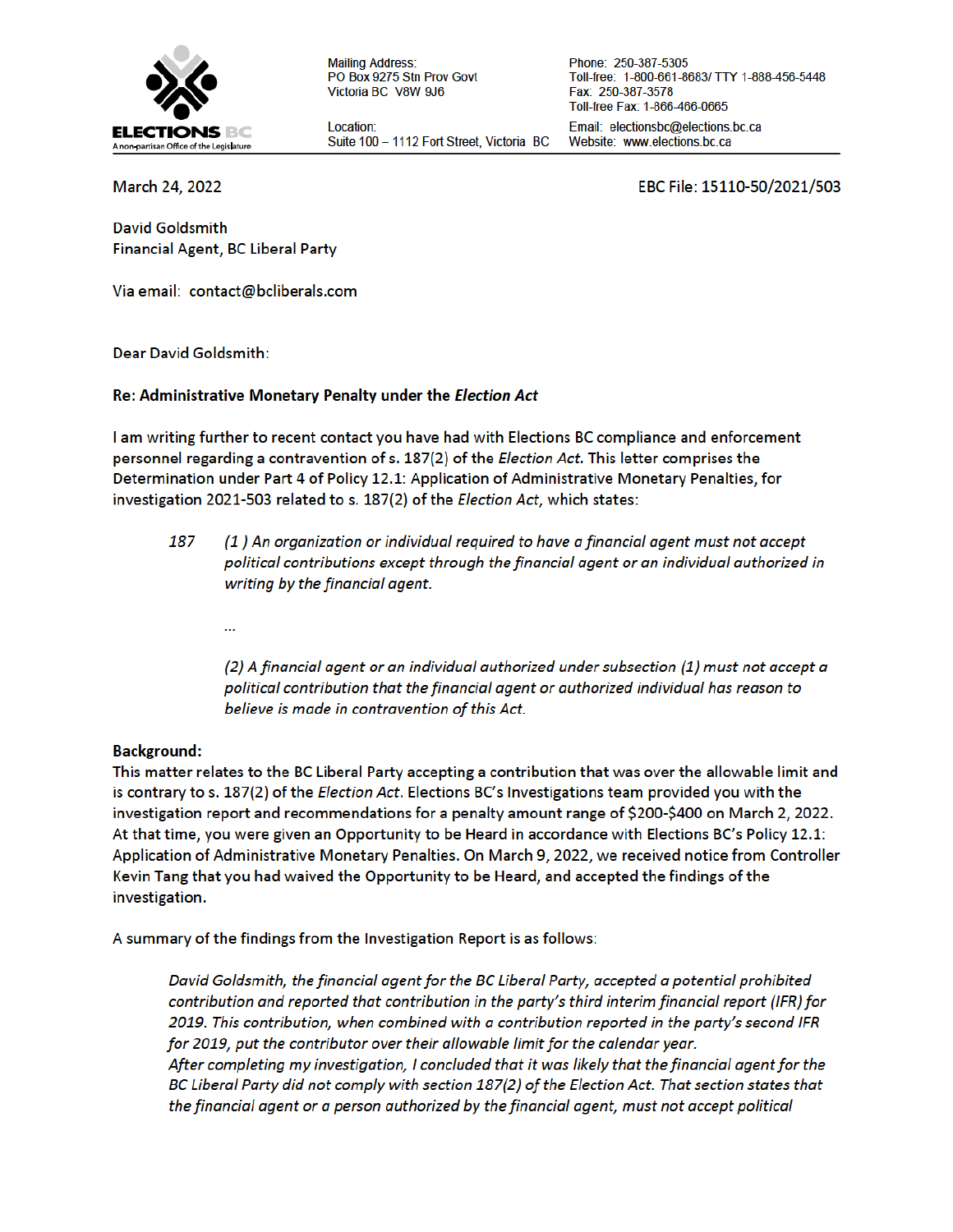*contributions that they have reason to believe are made in contravention of the Act. In this instance, it appears that the financial agent accepted a donation in contravention of section 186.01 of the Act. Section 220.06 of the Act allows for the provision of monetary penalties for failure to comply with section 187(2) of the Act. I have therefore prepared this investigation report as required by Policy 12.1 Application of Administrative Monetary Penalties. For the reasons explained in the narrative below, I suggest that the Enforcement Adjudicator assess a penalty of between \$200 and \$400 against David Goldsmith, the financial agent for the BC Liberal Party, under section 220.06 of the Act.*

# **Determination**

I am satisfied that I have the authority to consider the matter and make a decision pursuant to ss 10, 12(3), 187(2) and 220.06 of the Act. In making my decision I have also considered Elections BC's Policy 12.1: Application of Administrative Monetary Penalties.

Having reviewed the investigation file I am satisfied that Financial Agent (FA) Goldsmith accepted a prohibited contribution from **income in 2019.** The maximum 2019 contribution limit was  $$1,225.17$ . The contributions from totaled  $$2,450$  for the 2019 calendar year, contrary to s. 187(2) of the *Election Act*. I conclude that there was sufficient similarity between the names used by contributor that the FA should reasonably have inquired further before accepting prohibited contributions. I am satisfied that an offence under s. 187(2) of the Act did occur, and that it is appropriate to consider issuing an Administrative Monetary Penalty under s. 220.06 of the Act.

# **Penalty Calculation**

Elections BC decision makers may consider policy guidance when making a determination of an Administrative Monetary Penalty but are not bound by policy. The policy guidance assists us with ensuring that adjudication decisions consider relevant factors and are reasonably consistent, predictable, and objective.

I reviewed the enforcement file and factors which may influence the amount of the penalty.

- The matter was not self-reported or discovered by the FA or the BC Liberal Party, but was discovered upon review of Party interim financial reports by Elections BC staff.
- Upon being notified of the over-contribution, the Party did refund the over-contribution and provided proof to Elections BC.
- I am satisfied that the contravention was inadvertent.
- There is a repetitive pattern to the contravention, as there is a similar matter from 2018 before me involving the FA and the BC Liberal Party.
- It does not appear that the FA or Party took adequate steps to prevent, identify, or refund overcontributions following interactions with Elections BC regarding the 2018 **CONCILECT** overcontribution.
- The BC Liberal Party, while not having self-reported the matter, has been entirely forthright and cooperative with Elections BC investigators.
- The Party has taken further steps to prevent and identify over-contributions in the future.
- The BC Liberal Party, upon being apprised of the investigation and potential Administrative Monetary Penalty, waived their right to be heard.
- The over-contribution was refunded, and I conclude that it is unlikely to have had any effect on any political contest.
- **•** I reviewed recommendations from Elections BC investigators.